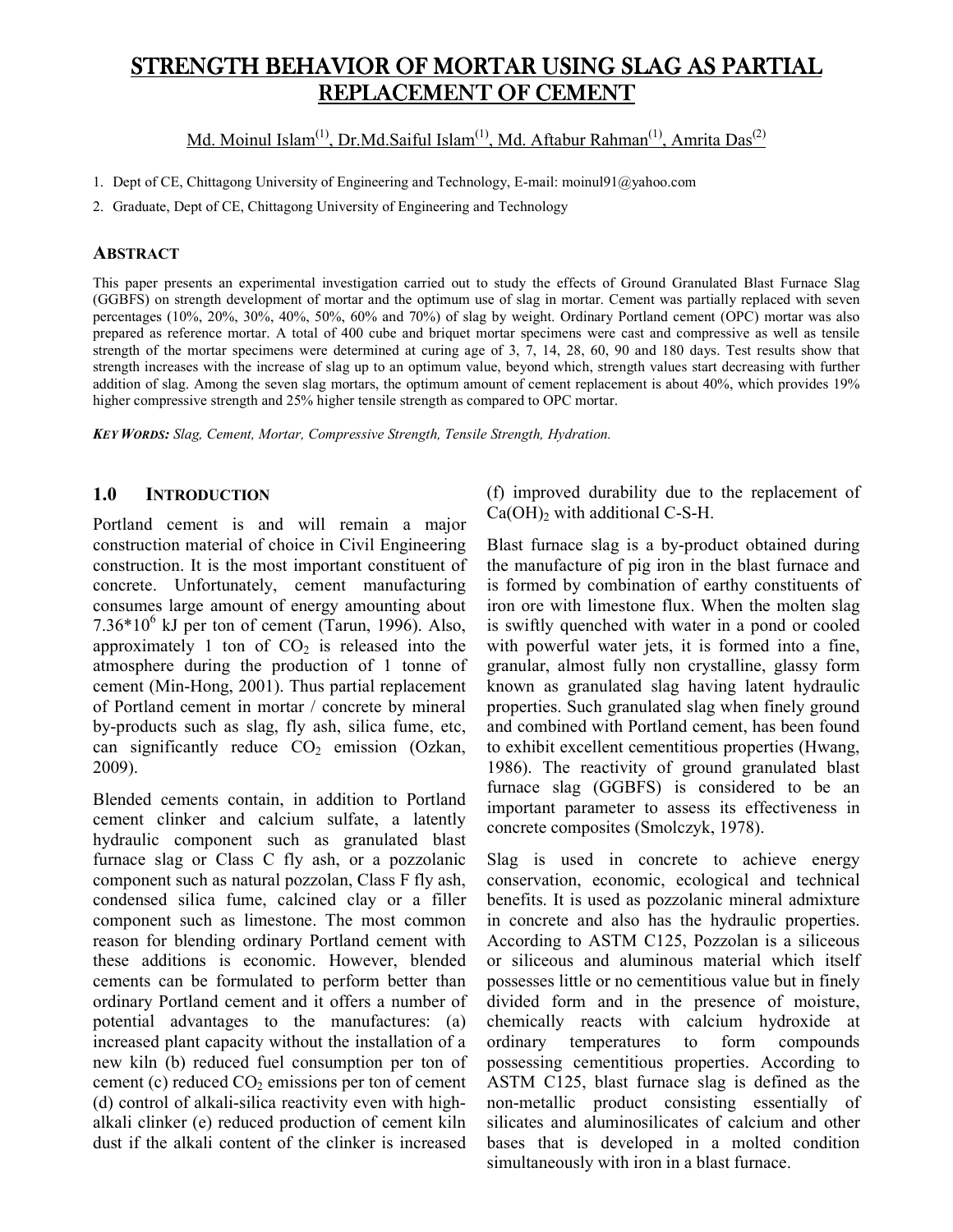ASTM C989, adopted in November 1982, provides for three strength grades of slags, depending on their respective mortar strengths when blended with an equal mass of Portland cement. The classifications are Grade-120, Grade-100 and Grade-80, based on the slag-activity index expressed as SP/P X100, where SP is the average compressive strength of slag cement mortar cubes and P is the average compressive strength of reference cement mortar cubes made without slag. Grades 100 and 120 are the most commonly used as admixtures in concrete. The chemical constituents of most of the blast furnace slags fall within the ranges shown in Table-1.

### **2.0 HYDRATION CHARACTERISTICS AND STRENGTH DEVELOPMENT OF SLAG MORTAR**

When GGBF slag is mixed with water, initial hydration is much slower as compared with Portland cement. Therefore, Portland cement or alkali salts are used to increase the reaction rate. In the hydration process, GGBF slag produces calcium silicate hydrate cement paste. This valuable contribution from GGBF slag improves the paste-toaggregate bond in concrete. GGBF slag mixtures with Portland cement typically result in greater strength and reduced permeability. The principle constituents of blast furnace slag are silica, alumina, calcium and magnesia (reported as oxide), which comprise 95% of slags total makeup. Minor elements include manganese, iron and sulfur compounds as well as trace quantities of several others. Like Portland cement, most of the calcium oxide (CaO) found in GGBFS is tied up as calcium silicate, calcium aluminates and calcium aluminosilicate. Although these compounds are not identical to those found in Portland cement (i.e., tricalcium silicate, tricalcium aluminate, etc.), they hydrate when activated by calcium hydroxide (lime) which is one of the by-product of Portland cement hydration.

Slag blended cement increases the compressive and flexural strength of conventional concrete and is often a vital component in producing high strength concrete. 28-days concrete strengths generally increase as the percentage of slag content increases up to about 50 percent of cementitious material. When Portland cement reacts with water, it forms calcium silicate hydrate (CSH) and calcium hydroxide  $(Ca(OH)_2)$ . CSH is the glue that provides strength and holds concrete together while  $Ca(OH)_2$ is a by product of Portland cement hydration that does not contribute to strength. When slag cement is

used as part of the cementitious material in a concrete mix, it reacts with water and  $Ca(OH)_2$  to form more CSH. The additional CSH densifies the concrete matrix thereby enhancing strength.

The reactivity of slag, to a great extent, depends on its composition. In general, the more basic the slag, the greater its hydraulic reactivity in the presence of alkaline activators; the higher the glassy phase, the lime, alumina and magnesia contents, the higher the hydraulic reactivity. In many specifications basicity is quantitatively defined as a mass ratio between the sum of  $(CaO+AI_2O_3+MgO)$  and  $SiO_2$ , which is known as the basicity factor. For instance, a basicity factor of  $\geq 1$  is used in Germany to evaluate slags for use in blended cements. A high MgO content in some North American slags may sometimes be of concern for the formation of expansive particles. However, Stutterheim (1960) investigated concretes made from blended cements containing 50% slag having up to 20% MgO and found that these cements were as sound as comparable Portland cements, although he recommended that high MgO slags to be checked for soundness before use.

According to ACI Committee 226 (1994), the greater solid volume and higher fineness of slag allow more coarse aggregate to be used without a loss of workability. This often reduces the stickiness of the mix. Meusel and Rose (1983) investigated highly active slag at contents of 30%-50% in concrete and found that the slag improved the workability in all cases, but greater improvement was obtained with higher slag contents. High fineness of the slag component did not have a significant effect on the workability. Stutterheim (1968) observed that slag concretes had appreciably better workability than Portland cement concretes allowing for reductions in water content. According to Roy (1982), the effect of slag on workability is less pronounced than that of fly ash.

According to Gee (1979), early strength development in slag cement is affected by the chemistry of the clinker since the manner in which it releases calcium and alkali cations affects the rate of hydration of the slag. Clinker can be formulated with high lime content for use in blends with high slag contents. Hooton and Emery (1983) found that the compressive strength of slag cement mortars could be related to the chemical composition, fineness of grinding and degree of vitrification of the slag. Meusel and Rose (1983) observed that replacing 30% - 50% of the cement with a highly active slag increased the concrete strength at 7 days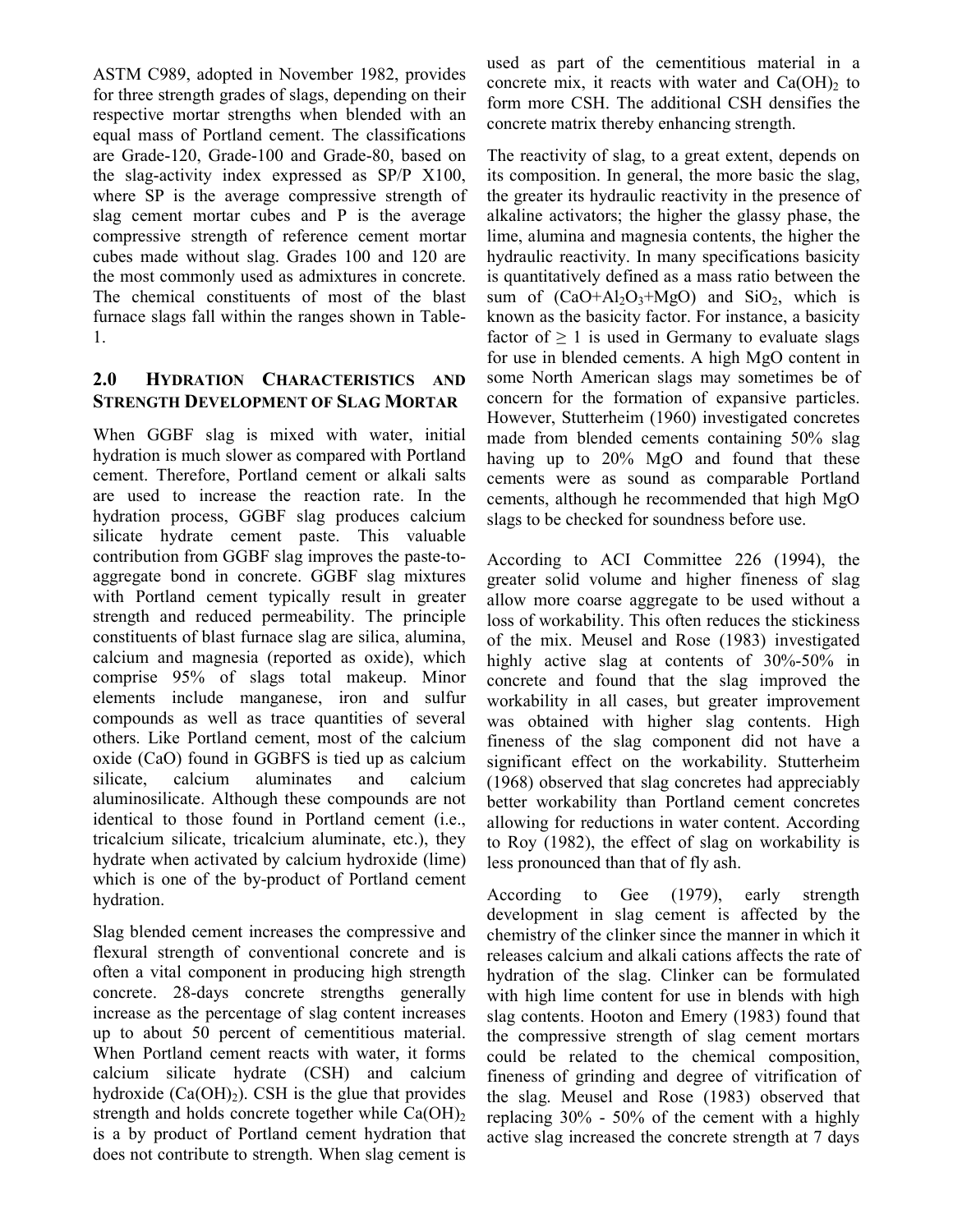and beyond. They recommend the optimizing of the slag content on the basis of mortar strengths.

When slag blended cement and water are mixed, a chemical reaction called hydration initiates, resulting in the creation of calcium-silicate-hydrate (CSH) and calcium hydroxide (CH). CSH is a gel that is responsible for strength development in Portland cement pastes. Also, through pozzolanic activity, slag combines with free lime to produce the same cementitious compounds formed by the hydration of Portland cement. Hydration rate of slag is slower than that of Portland cement. So the blending of slag and Portland cement leads to retard the rate of strength development at early ages of curing.

### **3.0 HEAT OF HYDRATION**

The hydration of cement is an exothermic reaction. High amount of heat is generally developed during this reaction. The generated heat causes the rise in temperature and accelerates the setting time and strength gain of mortar. In many structures, the rapid heat gain of cement increases the chances of thermal cracking leading to reduce concrete strength and durability. The applications of replacing cement by high percentage of slag can reduce the damaging effects of thermal cracking.

The hydration mechanism of slag is different from that of cement. When cement comes into contact with water, the dissolution of some phases takes place quite rapidly. But when slag is mixed with water, initial hydration is much slower than cement mixed with water. Hydration of slag in the presence of cement depends upon the breakdown and dissolution of the glassy slag structure by hydroxyl ions released during the hydration of cement and also the alkali content in cement. The hydration of slag consumes calcium hydroxide and uses it for additional CSH formation. According to Regourd (1980), Vanden Bosch (1980) and Roy and Idorn (1982), hydration of slag, in combination with cement, at normal stage, in general, is a two stage reaction. Initially and during the early hydration, the predominant reaction is with alkali hydroxide, but subsequent reaction is predominantly with calcium hydroxide. As a result the rate of heat liberation is correspondingly slow.

### **4.0 RESEARCH SIGNIFICANCE**

Concrete is a commonly used construction material all over the world since last century. Concrete consumption in the year of 2000 was 12 billion tons (Mehta, 2002). World population in the year 2000 was six billion. Based on this population, two tons of concrete is used per capita per year. Due to rapid development of infrastructures of developing countries, it is expected that in year of 2050, annual consumption of concrete would reach 18 billion tons per year. Typically concrete contains about 15% of cement by mass. Thus to produce such amount of concrete, 2.3 billion tons of cement will be necessary. Accordingly, a huge amount of  $CO<sub>2</sub>$  will be added to green house gasses from such a huge amount of cement production. Although typical concrete contains less than 15% cement by mass, cement manufacturing accounts for about 80% of the total concrete industry's electricity use and approximately 66% of its fuel consumption. In order to reduce the emission of harmful green house gasses and fuel consumption, use of cement must be replaced with other environmentally friendly and efficient cementitious material (Mark Reiner, 2006). The local climate of Bangladesh is hot and humid with an average temperature of approximately 30°C. This high ambient temperature is favorable for the early hydration of slag and also ensures the proper utilization of slag in an effective way which otherwise been dumped making environmental hazard. In the present study, slag mortar specimens were made with different cement replacement levels and cured up to 180 days. Compressive as well as tensile strength tests were carried out at different period to observe the performance of slag mortar.

## **5.0 EXPERIMENTAL PROGRAM**

The experimental program was planned to predict the compressive strength and tensile strength of mortars using slag as replacement of cement. Cement replacement at various percentage levels were used in this investigation to observe the effects of different slag levels in mortar in contributing the compressive and tensile strength at various ages of curing.

### **6.0 MATERIALS USED**

**(a) Cement:** ASTM Type I Portland Cement conforming to ASTM C-150 was used as binding material. The physical properties and chemical compositions of OPC are given in Table-2.

**(b) Slag:** Ground granulated blast furnace slag (GGBFS) was used for this investigation. The physical properties and chemical compositions of slag are given in Table-2. The slag activity indices at 7 and 28 days are 78.3 and 103.9%, respectively. The slag meets the classification requirement of ASTM C989 for Grade 100.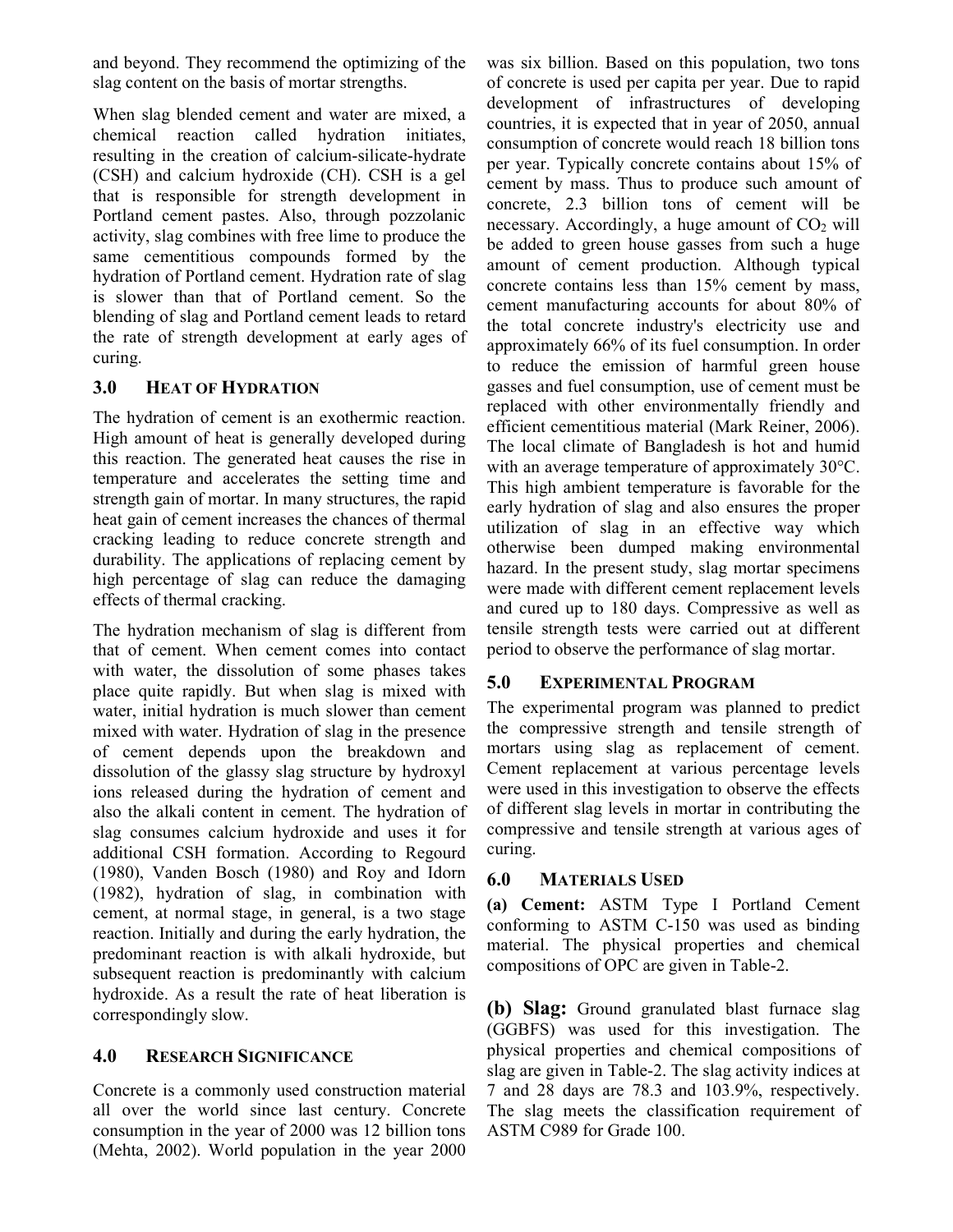**(c) Sand:** Locally available natural sand passing through 4.75 mm sieve and retained on 0.015 mm sieve was used for this program. Gradation of the fine aggregates is given in Table-3.

### **7.0 VARIABLES STUDIED**

**(a) Mortar quality:** Seven different mix proportions of cement:slag (90:10, 80:20, 70:30, 60:40, 50:50, 40:60, 30:70) were used as cmentitious material. Cement slag mix ratio of 100:0 i.e. plain cement mortar specimens were also cast as reference mortar for comparing the properties of slag mortars.

**(b) Exposure period:** Specimens were tested periodically after the specified curing periods of 3, 7, 14, 28, 60, 90 and 180 days.

**(c) Size of specimens:** 50 mm x 50 mm x 50 mm cube specimens for compressive strength and briquette specimens of standard size for tensile strength tests were prepared as per ASTM standard.

**(d) Mortar mix ratios:** The mix ratio of cementitious material and sand was 1:2.75 for compressive strength and 1:3 for tensile strength test specimens. Details of mix proportion and materials are shown in Table-4.

**(e) Curing environment and testing:** A total of 400 mortar specimens were cast in the laboratory. After casting, the specimens were kept at 27°C temperature and 90% relative humidity for 24 hours. After demoulding, all the specimens were cured in water in a curing tank at room temperature. After specific exposure period, specimen was tested for compressive strength and tensile strength in accordance with test procedure ASTM C190-85 and C190-87.

### **8.0 RESULTS AND DISCUSSION**

#### **COMPRESSIVE STRENGTH**

The compressive strength of OPC and slag mortars as listed in Table-5, has been graphically presented in Fig.1. Also for the ease of comparison, the relative compressive strengths are plotted in Fig.2. Among all the mixes and for 3 days and 7 days compressive strength, no slag concrete achieved maximum strength. Test results showed that the 3 days compressive strength for OPC mortar is 12%, 14%, 20%, 21%, 31%, 51% and 58% higher than slag mortar of replacement level 10%, 20%, 30%, 40%, 50%, 60% and 70% respectively. Up to curing period of 14 days, compressive strength is seen to decrease with the increase in slag content when compared with no slag mortar.

Test results for 28 days compressive strength of the specimens up to 50% replacement level were very similar with OPC mortar strength. Compressive strength are slightly higher by  $1\%$ ,  $4\%$ ,  $9\%$  and  $10\%$ for slag mortar of cement slag ratio 80:20, 70:30, 60:40 and 50:50 respectively. 28 days strength for the 60% and 70% slag replaced mortar was lower by 14% and 25% respectively when compared with no slag mortar.

90 days compressive strength data obtained for 10%, 20%, 30%, 40% and 50% slag replaced mortar were respectively 3%, 4%, 14%, 16% and 8% higher than no slag mortar and almost same for slag mortar of cement slag ratio of 90:10. 60% and 70% replacement level mortar strength were lower than no slag mortar by 7% and 15%. After 180 days, maximum compressive strengths were obtained for 30%, 40% and 50% slag replaced mortar specimens with an increase in strength of 17%, 19% and 12% respectively as compared to OPC mortar. Also 10% and 50% replacement level provided an increase in strength of 4% and 5% respectively when compared with no slag mortar.

In the presence of slag,  $C_3S$  hydration is slightly delayed, while hydration at later ages is accelerated (Ogawa, 1980). Slag also acts as a retarder to the hydration of C3A (Uchikawa and Uchida, 1980). The setting time of slag-blended cement is delayed as compared to ordinary Portland cement by 10 to 20 minutes per 10% addition of slag (Hogan and Meisel, 1981). It has also been reported that the chemical composition of the calcium silicate hydrate formed in hardened blended cement paste was different form that of Portland cement hydration products. Uchikawa (1986) also reported a higher alkali retaining capacity of the hydration product of the slag blended material. For this reason, mortar made with slag will have lower strength than cement mortar at early ages and substantially higher strength at longer ages of curing.

### **TENSILE STRENGTH**

The tensile strength of mortar mixes made with and without slag was determined at the ages of 3, 7, 14, 28, 60, 90 and 180 days. Fig.3 shows the development of tensile strength with age for different slag mortars. These values are also presented in Table-6. Also for the ease of comparison, the relative tensile strength is plotted in Fig.4. The tensile strength of the specimens is seen to increase with age. At early ages of curing (3 days and 7 days), the tensile strength decreases with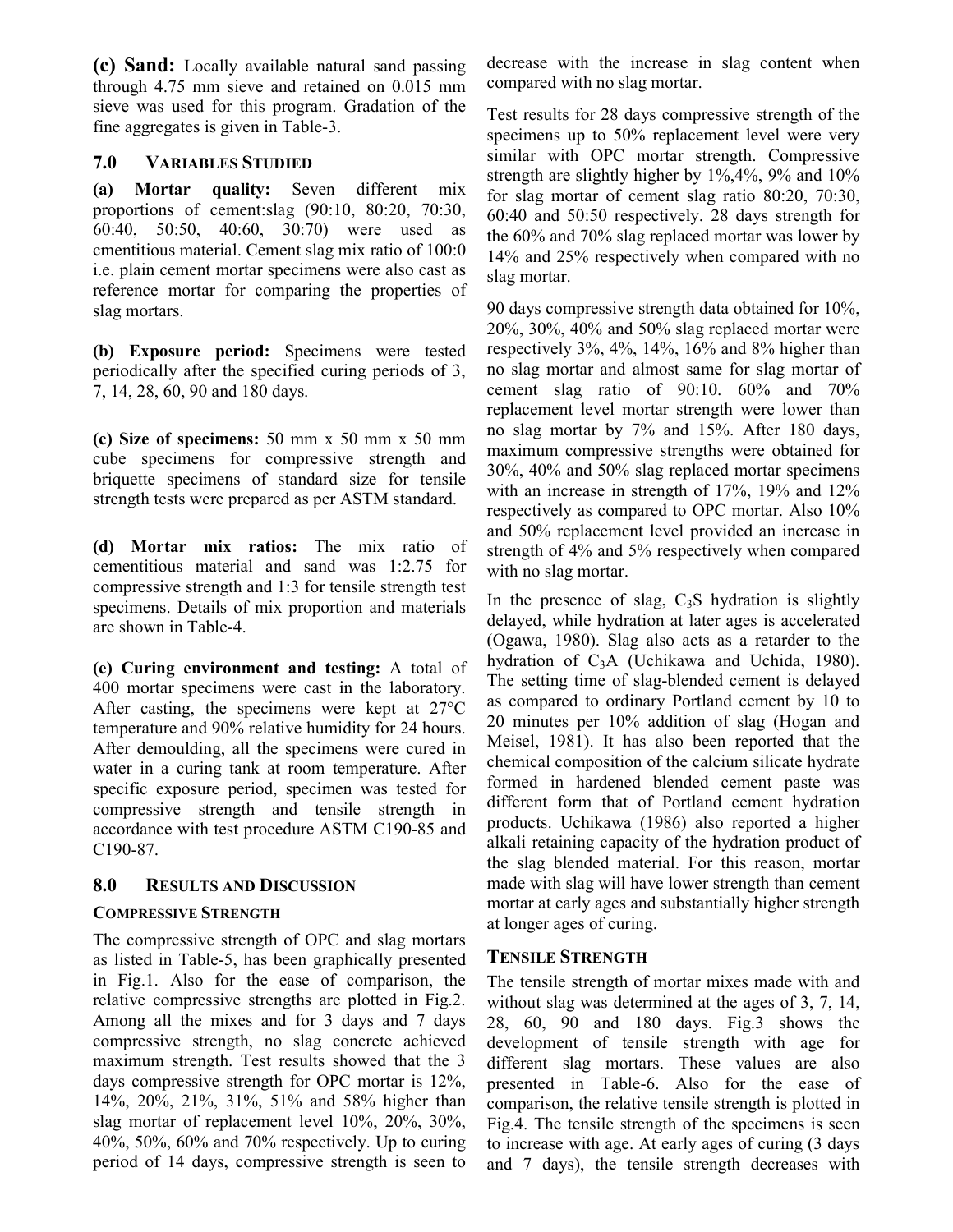increase in slag content in mortar. However, the rate of decrease diminished with the increasing age of curing. The slag mortar specimens shows that tensile strength results are almost identical with that of reference mortar up to cement replacement of 50% at 28 days. Tensile strength values are 101%, 102%, 107%, 109% and 106% for slag mortar of replacement level of 10%, 20%, 30%, 40% and 50% for the curing age of 28 days.  $60\%$  and  $70\%$ replaced slag mortar achieved 85% and 70% strength of OPC mortar.

After 90 days, a maximum tensile strength of 6.1 MPa was achieved for the slag mortar of 40% replacement level with an increase of 18% higher than the no slag mortar. Even 30%, and 50% slag mortar showed higher tensile strength of 13% and 12% respectively than OPC mortar. After 180 days, a maximum tensile strength of 7.4 MPa was also achieved for 40% replacement mortar, which is 25% higher than the reference mortar. Even 30% and 50% slag replaced mortar showed 19% and 18% higher strength. However, 60% and 70% slag mortar provides a decrease in strength of about 8% and 15% respectively. According to Mehta (1986), pozzolan cements are generally somewhat slower to develop strength than slag cements. Given long-term continuous curing, the ultimate strengths of slag cement mortar will be higher than that of Portland cement. According to Gee (1979), early strength development in slag cement is affected by the chemistry of the clinker, since the manner in which it releases calcium and alkali cations affects the rate of hydration of the slag. As slag cement takes time to produce  $Ca(OH)$ , by hydration of cement, strength gaining rate slows down at initial ages of curing but increases for later age of curing.

### **9.0 CONCLUSION**

Based on the results of the investigation conducted on different slag mortars made with various level of cement replacement and cured for various curing period up to 180 days, the following conclusions can be drawn:

(1) Slag mortar mix having various cement replacement level up to 50% exhibited satisfactory results for both compressive and tensile strength.

(2) The optimum use of slag in the mortar is observed to be 40% of cement. Slag mortars with 40% cement replacement shows 19% higher compressive strength than OPC mortar after 180 days curing. The corresponding increase in tensile strength is reported to be 25%.

(3) Use of high volume slag as a replacement of cement, in any construction work, provides lower impact on environment (reduced CO2 emission) and judicious use of resources (energy conservation, use of by-product etc.)

(4) Use of slag reduces the amount of cement content as well as heat of hydration in a mortar mix. Thus, the construction work with slag concrete becomes economical and also environmentally safe.

(5) Slower Rate of hydration in case of slag cement concrete/mortar lower the risk of thermal cracking.

| <b>Chemical constituents</b><br>(as oxides) | <b>Composition</b><br>$(\%$ by mass) |
|---------------------------------------------|--------------------------------------|
| SiO <sub>2</sub>                            | $32 - 40$                            |
| $Al_2O_3$                                   | $7 - 17$                             |
| CaO                                         | 29-42                                |
| MgO                                         | 8-19                                 |
| S                                           | $0.7 - 2.2$                          |
| Fe <sub>2</sub> O <sub>3</sub>              | $0.1 - 1.5$                          |
| MnO                                         | $0.2 - 1.0$                          |

**Table 1: Chemical Composition of Blast Furnace Slags Produced in the United States and Canada (ACI 226, 1987)**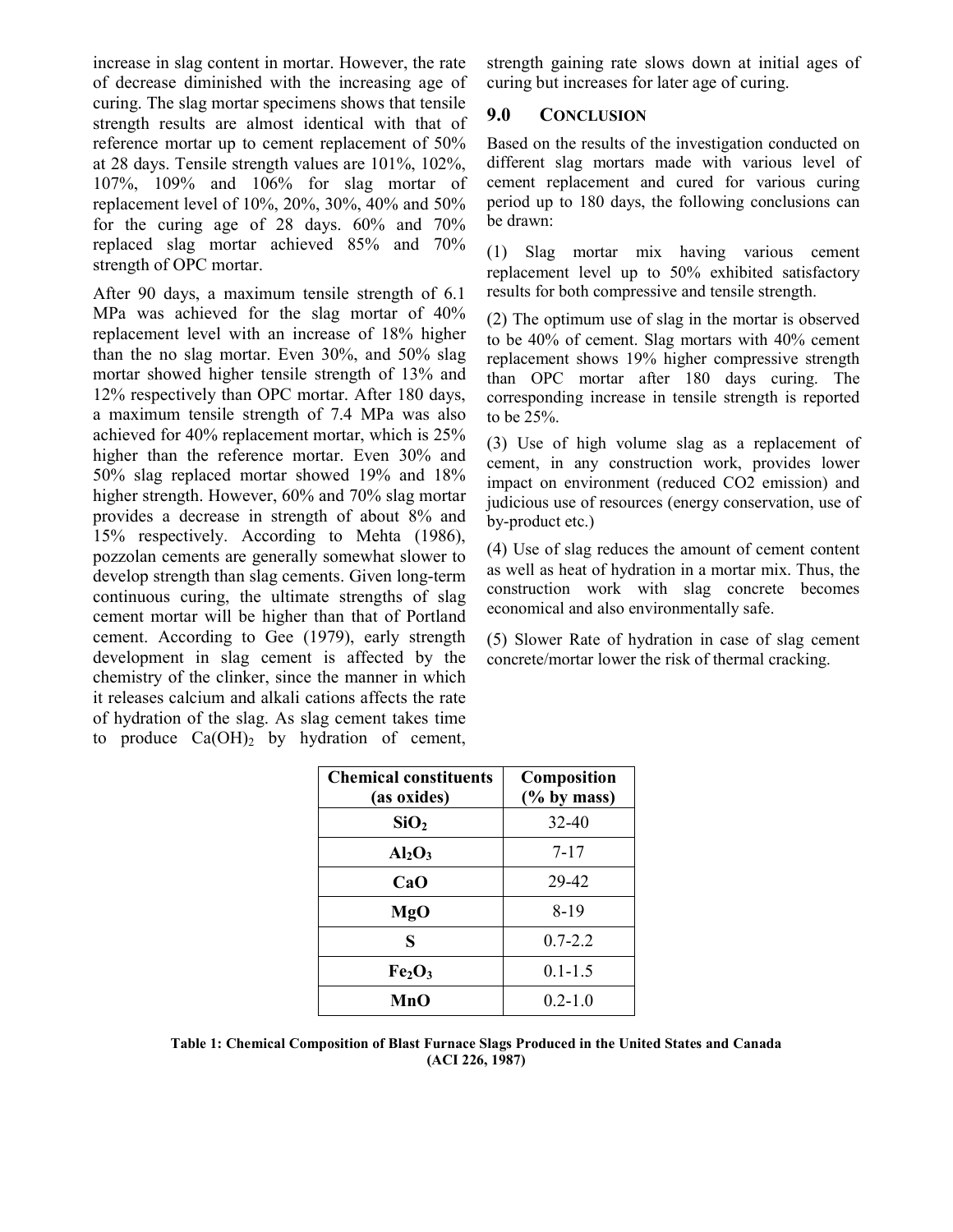| <b>Physical properties</b>                     | <b>ASTM Type-I</b><br><b>Cement</b> | Slag             |
|------------------------------------------------|-------------------------------------|------------------|
| <b>Fineness</b>                                |                                     |                  |
| Passing #200 Sieve, %                          | 95%                                 | 99%              |
| Blains, $\text{cm}^2/\text{gm}$                | 3400                                | 4100             |
| <b>Compressive Strength, MPa</b>               |                                     |                  |
| 3 days                                         | 17.3                                |                  |
| 7 days                                         | 24.3                                |                  |
| 28 days                                        | 33.0                                |                  |
| <b>Specific gravity</b>                        | 3.13                                | 2.99             |
| Chemical analysis, %                           |                                     |                  |
| Calcium Oxide, CaO                             | 64.50                               | 41.3             |
| Silicon Dioxide, SiO <sub>2</sub>              | 20.58                               | 32.7             |
| Aluminum Oxide, Al <sub>2</sub> O <sub>3</sub> | 6.42                                | 18.4             |
| Ferric Oxide, Fe <sub>2</sub> O <sub>3</sub>   | $\overline{4.53}$                   | $\overline{1.3}$ |
| Magnesium Oxide, MgO                           | 1.12                                | 4.2              |
| Sulfur Trioxide, SO <sub>3</sub>               | 1.45                                |                  |
| Sulfer, S                                      | --                                  | 1.8              |
| Loss on Ignition                               | 0.9                                 |                  |
| Insoluble Residue                              | 0.5                                 |                  |

**Table 2 : Physical Properties and Chemical Composition of Ordinary Portland Cement and Slag** 

|                                         | <b>Cumulative</b><br>% Passing (for Compressive Strength) | Cumulative<br>% Passing (for Tensile Strength) |  |  |  |  |
|-----------------------------------------|-----------------------------------------------------------|------------------------------------------------|--|--|--|--|
| ১.১৮ সস (ঘড়. ১৬)                       | ১০০                                                       | 500                                            |  |  |  |  |
| ৮৫০ ক্ৰস (ঘড়, ২০)                      |                                                           | bb                                             |  |  |  |  |
| ৬০০ ক্রস (ঘড়, ৩০)                      | ৯৫                                                        | $\circ$                                        |  |  |  |  |
| $82$ ৫ ক্রস (ঘড়, $80)$                 | ዓ৫                                                        |                                                |  |  |  |  |
| ৩০০ ক্রস $(\overline{q}, \overline{q})$ | ২৯                                                        |                                                |  |  |  |  |
| (ঘড়. ১০০)<br>১৫০ ক্ৰস                  | ২                                                         |                                                |  |  |  |  |

**Table 3: Grading of Fine Aggregate**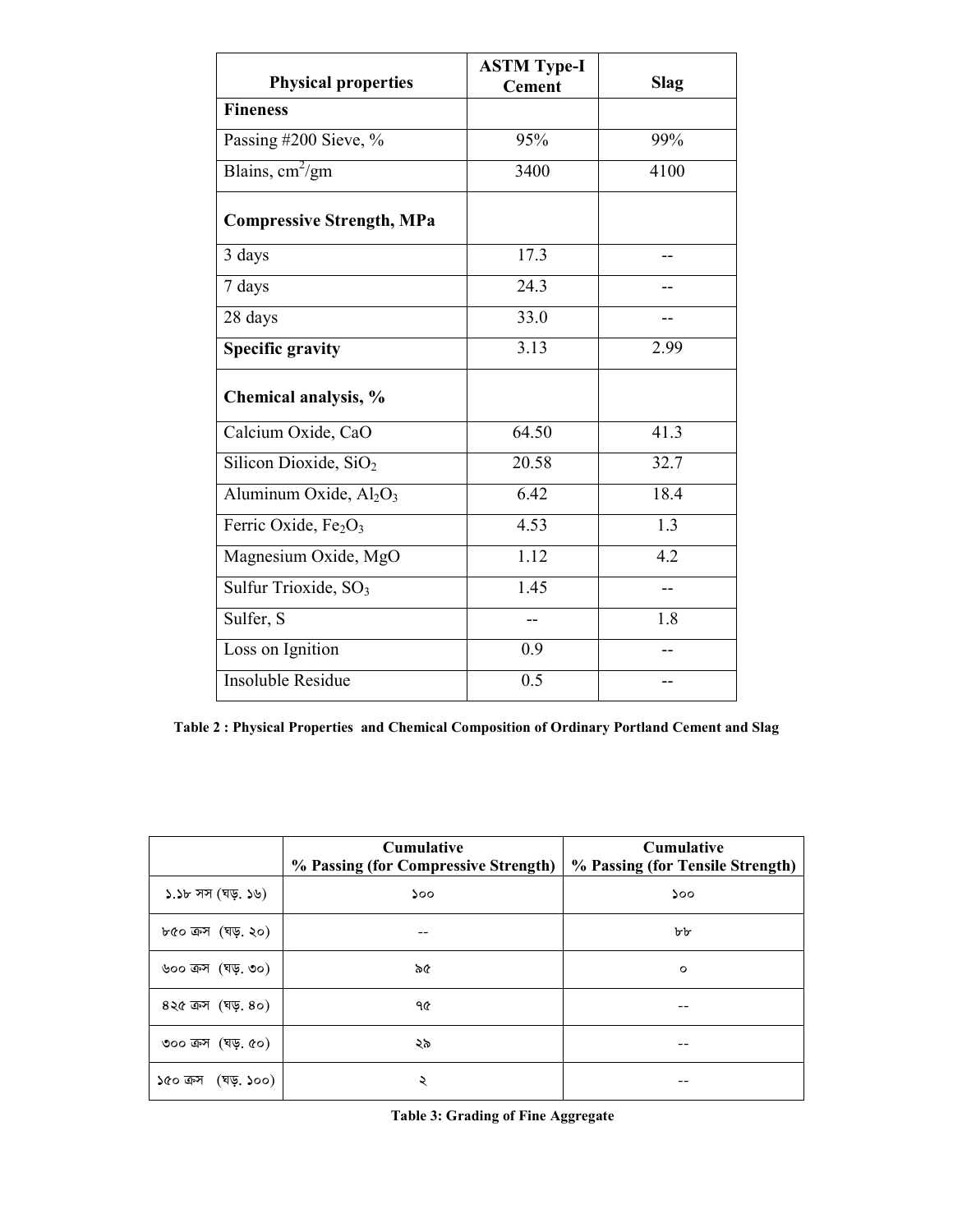| Sl.<br>N <sub>0</sub> | <b>Specimen Type/Materials</b>              | <b>For Compressive</b><br>strength test | <b>For Tensile</b><br>strength test | <b>Remarks</b>              |
|-----------------------|---------------------------------------------|-----------------------------------------|-------------------------------------|-----------------------------|
|                       | Specimen                                    | 50 mm Cube*                             | 25 mm Briquette**                   | Materials                   |
| 2.                    | Cementitious materials<br>$(Cement + Slag)$ | $500 \text{ gm}$                        | 300                                 | required for 6<br>specimens |
| 3.                    | Sand                                        | 1375 gm                                 | 900                                 |                             |
| -4.                   | Water                                       | $242$ ml                                | $132 \text{ ml}$ ***                |                             |

 $*$  ASTM C190-85  $*$ <sup>\*</sup>ASTM C190-87  $*$ <sup>\*\*\*</sup> Normal Consistency = 27%

| <b>Replacement Level</b>    | Ce:Sq |       |       |       |       |       |       |       |
|-----------------------------|-------|-------|-------|-------|-------|-------|-------|-------|
| <b>Curing Period (days)</b> | 100:0 | 90:10 | 80:20 | 70:30 | 60:40 | 50:50 | 40:60 | 30:70 |
| 3                           | 17.3  | 15.3  | 14.8  | 13.9  | 13.7  | 11.9  | 8.4   | 7.3   |
|                             | 24.3  | 22.8  | 21.9  | 21.1  | 20.6  | 17.3  | 13.5  | 12.3  |
| 14                          | 27.6  | 26.8  | 25.9  | 25.4  | 24.9  | 22.9  | 20.5  | 19.6  |
| 28                          | 33.0  | 32.5  | 33.4  | 34.4  | 36.0  | 33.1  | 28.2  | 24.8  |
| 60                          | 40.9  | 41.5  | 42.3  | 44.9  | 46.5  | 43.6  | 37.4  | 34.1  |
| 90                          | 43.3  | 44.4  | 45.2  | 49.4  | 50.2  | 46.9  | 40.4  | 36.7  |
| 180                         | 47.5  | 49.5  | 50.0  | 55.6  | 56.4  | 53.3  | 45.8  | 41.1  |

**Ce : Cement Sg : Slag** 

**Table 5 : Compressive Strength (MPa) of Cement : Slag Mortars for Various Replacement Level of Cement** 

| <b>Replacement Level</b>    | Ce:Sg |       |       |       |       |       |       |       |
|-----------------------------|-------|-------|-------|-------|-------|-------|-------|-------|
| <b>Curing Period (days)</b> | 100:0 | 90:10 | 80:20 | 70:30 | 60:40 | 50:50 | 40:60 | 30:70 |
| 3                           | 3.0   | 2.8   | 2.7   | 2.4   | 2.4   | 2.1   | 1.4   | 1.3   |
|                             | 3.6   | 3.3   | 3.3   | 3.2   | 3.1   | 2.5   | 2.0   | 1.8   |
| 14                          | 3.8   | 3.7   | 3.6   | 3.5   | 3.5   | 3.3   | 2.8   | 2.7   |
| 28                          | 4.2   | 4.3   | 4.3   | 4.5   | 4.6   | 4.5   | 3.6   | 3.2   |
| 60                          | 4.9   | 4.9   | 5.1   | 5.3   | 5.5   | 5.3   | 4.4   | 3.9   |
| 90                          | 5.2   | 5.3   | 5.4   | 5.8   | 6.1   | 5.8   | 4.7   | 4.3   |
| 180                         | 5.9   | 6.1   | 6.3   | 7.0   | 7.4   | 7.0   | 5.4   | 5.0   |

**Ce : Cement Sg : Slag** 

**Table 6 : Tensile Strength (MPa) of Cement : Slag Mortars for Various Replacement Level of Cement**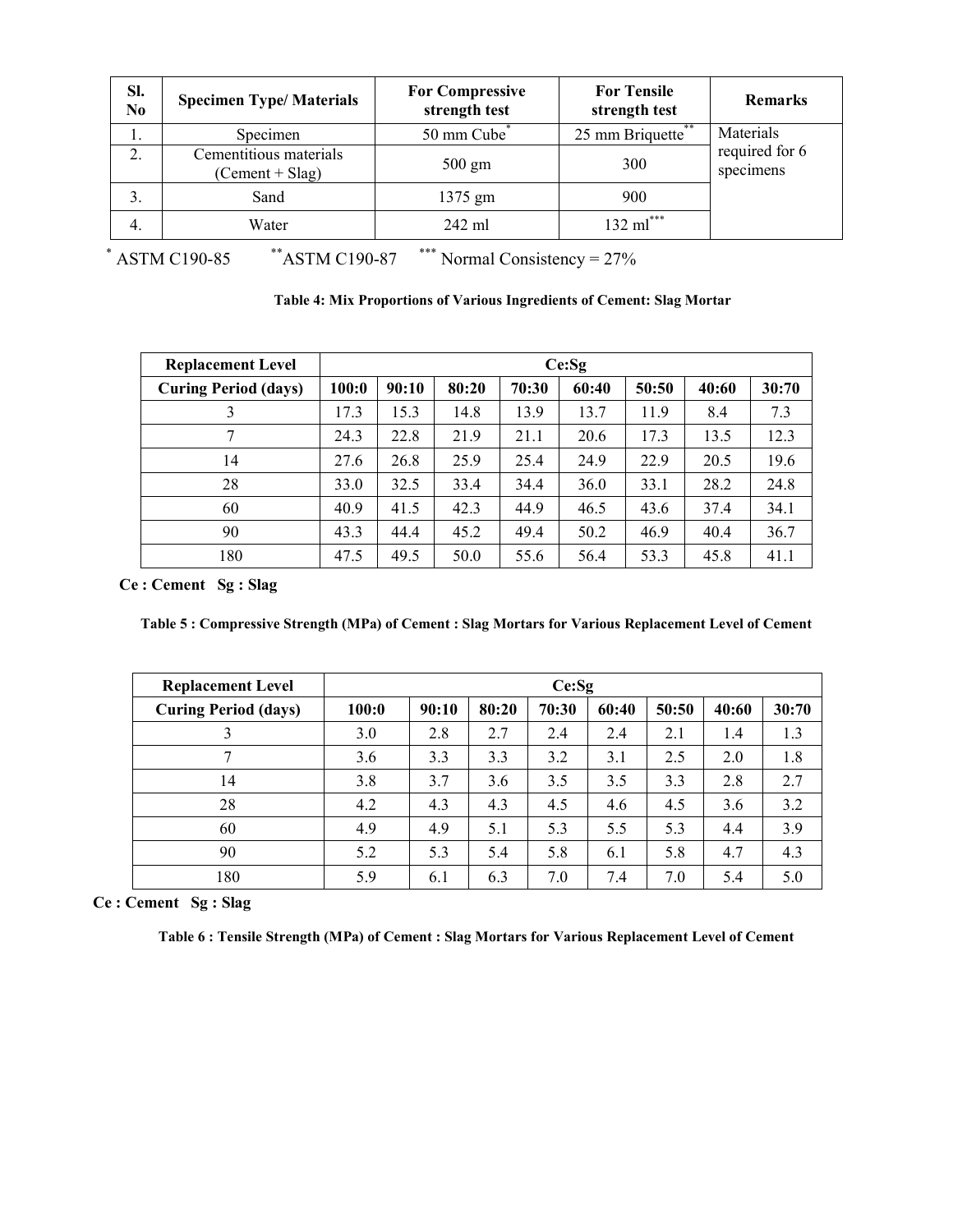





130



**Fig.4: Relative tensile strength-exposure time relation for slag mortars**